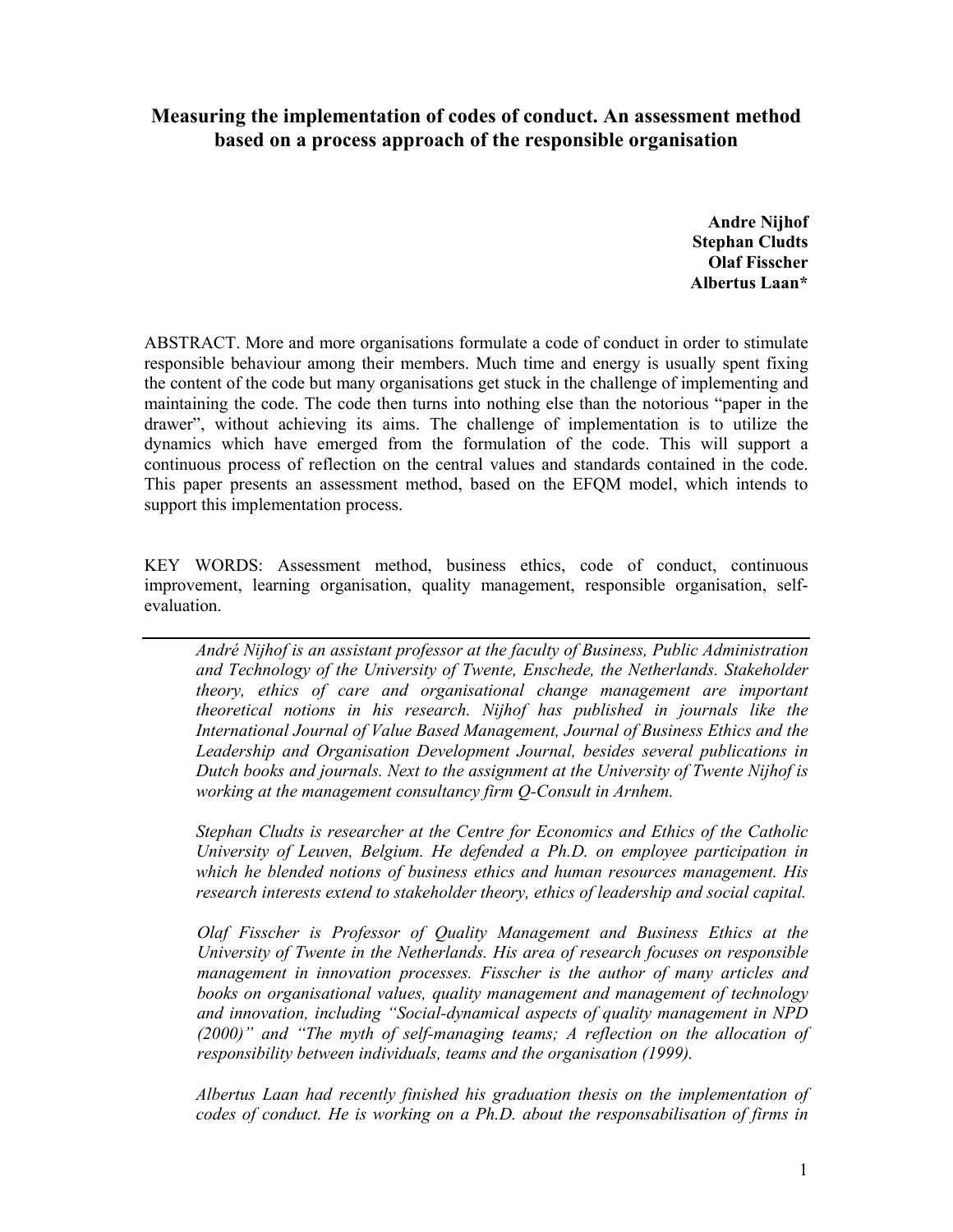*the Dutch construction industry. He is especially interested in views on human morality and decision making. He has published an article on the responsible organisation in the journal Management & Organisatie.* 

# **1. Introduction**

During the last decade of the twentieth century, the debate around corporate social responsibility (CSR) seemed to intensify. The responsibilities of organisations are no longer addressed only by trade unions and environmental lobbies. In particular, 'new' groupings such as employees, customers, managers, economists, shareholders and public servants are taking up the subject of corporate social responsibility (CSR) (Donaldson, 1995). We have seen the emergence of strategically operating NGOs, and the appearance of a European Green Paper promoting a European framework for CSR. One facilitating factor of this development is the growing scale of organisations, combined with the fading regulatory function of government, with the consequence that the power of trade and industry has increased. In reaction to their increasing power, CSR appears to have become a broad-based societal and organisational development: at the national and international levels we observe a rapidly developing terminology from which, so far, only a few definitions emerged as dominant. A plurality of moral conceptions, together with an increasingly diverse society and a growing media influence, makes it increasingly difficult for organisations to predict from where criticisms will flow. This fosters the fast growth of the number of consultancy services being offered on subjects such as transparency and community investment. And partly as a result of this developments we see a fast growing attention for the internal organisation of business ethics; more and more firms are handling (configurations of) ethical tools and instruments.

Within the diverse set of management instruments for stimulating en monitoring responsible behaviour, codes of conduct seem to be one of the most widely adopted instruments. As a part of their CSR policy, 38% of the top one hundred organisations in the Netherlands have drawn up a code of conduct. Sixty five percent of the top five hundred organisations in Spain (Melé, et al., 2000) and 50% of the largest companies in Australia have adopted a code. The United States and Canada top the list with 78% and 85% respectively of the top 1000 organisations having drawn up a code of conduct (Kaptein et al., 2000). However, research in different countries has shown that, if an organisation really wants to influence the behaviour of its staff, a corporate code of conduct is not enough: there is no direct relation between the fact that an organisation has a code of conduct and the level of responsible behaviour within companies (Matthews Cash, 1987; Weller, 1988; N.B.E.S., 2000). That 'document' has to be embedded in the processes and culture of the organisation (McDonald and Nijhof, 1999). This need is accentuated by the fact that the stakeholders have become increasingly sensitive to the difference between words and deeds (SER, 2001).

# *Defining codes of conduct*

Our assessment method focuses on the process of implementing a code instead of the outcomes of this process. A consequence of this is that we do not specify in our research what the contents of a code of conduct should be. After an organisation has developed a code, our method can be used to assess the degree to which a code of conduct is embedded in the organisation.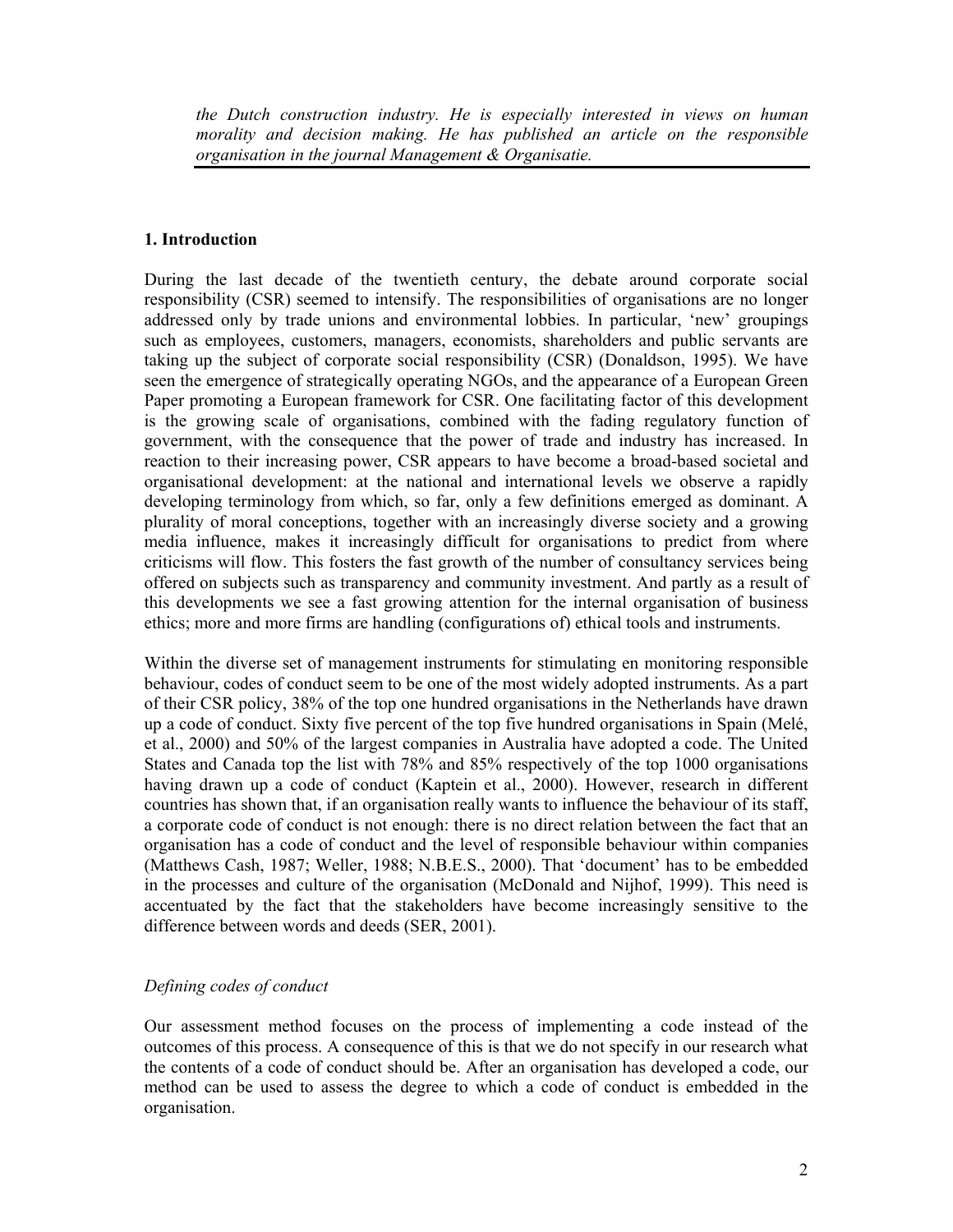In our research we made certain assumptions about the use of a code and about general subjects addressed. Therefore, our assessment method should be relevant to assess the embeddedness of any of code which meets the following assumptions:

- The code contains both open guidelines about desirable behaviour (value orientation) and closed guidelines pointing at prohibited behaviour (compliance orientation);
- The code relates both to the behaviour of individual employees and to the collective behaviour of the organisation as a whole;
- The code indicates how responsibility is distributed within the firm;
- The code is used as an instrument enhancing corporate social responsibility.

If these assumptions are not met completely by any particular code, some parts of our assessment method will not be applicable.

#### *Functions of a code of conduct*

Writing a code of conduct has undoubtedly the advantage of setting managers to think about the central values of their company and to reflect on situations in which these values are at stake. However, we consider CSR to acquire its substance through the behaviour of people within organisations (Goodpaster, 1989). The managers themselves represent only a tiny minority of the people who work for any given organisation. The implication of this view is that organisations need to embed 'responsible entrepreneurship' not only into their business strategy and policy, but also into the organisational processes, the culture, and the daily matters.

Therefore, when a code has been drafted, the first challenge is to trigger reflection on the central values proposed in the code among the employees. In the second place, it is necessary to link the reflection of managers and employees in order to guide actual behaviour within the organisation. For this to happen, the code of conduct should be embedded in the web of organisational processes and routines. For example, what could be the effect of a code of conduct if the whole management system were oriented towards stimulating and rewarding short term financial gain? In order to be effective, a code of conduct requires a review of the management system to make sure that employees are encouraged to work in congruence with the code.

Embedding the code of conduct can contribute to the emergence not only of responsible individual behaviour but also of a 'responsible organisation'. The concept of a responsible organisation refers to the embeddedness of clearly defined and prioritised responsibilities in the strategy and policy of an organisation. The responsibilities of an organisation can be fulfilled only through the daily behaviour of its staff and management, but an organisation needs to translate its CSR philosophy into supportive management instruments and processes in order to become a 'responsible organisation'. As it is able to attract managerial attention in this way, responsibility becomes an explicit management criterion, next to others such as efficiency, flexibility and quality (Fisscher et al., 2001).

The assessment method focuses on the different processes that are necessary, on the one hand, to stimulate reflection across all the layers of the organisation on the issues and responsibilities mentioned in a code of conduct, and on the other hand to stimulate actual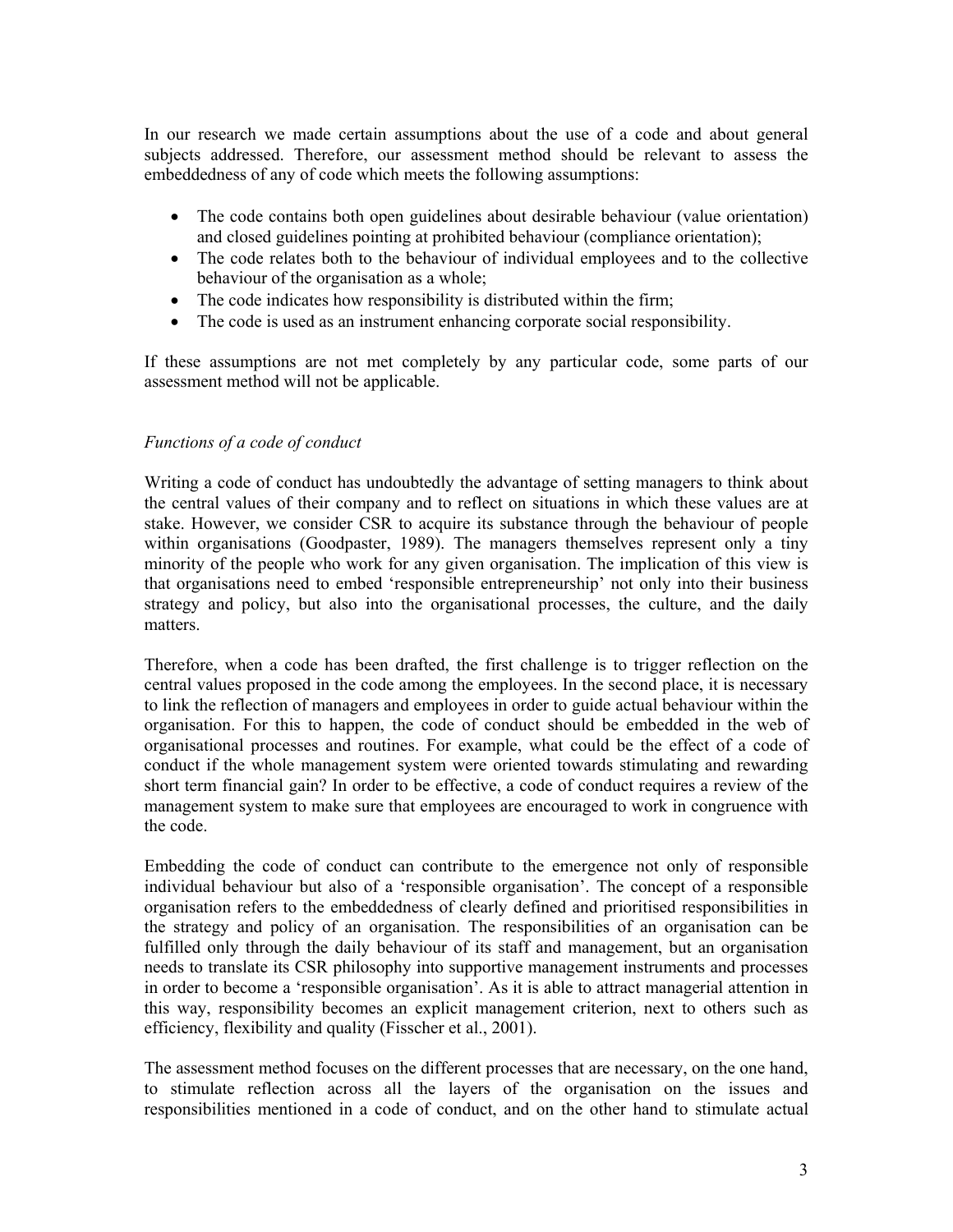behaviour in accordance with the code as it is understood through the reflection process just mentioned. Within the structure and culture of an organisation, many barriers to reflection and action exist. Defining these barriers and dealing with them is also an important part of the assessment method.

The different processes are operationalised within a questionnaire to be used for self assessment by the organisation concerned. Our assessment method produces an overview of the extent to which the organisation actively manages the processes necessary for the implementation of a code of conduct. The identification of the different processes and their operationalisation in the assessment method is based on a literature study and a comparison with other initiatives in this field.

### **2. A process approach of codes of conduct**

A code of conduct is an instrument for responsibilisation within the organisation, but it is in itself not sufficient to shape a responsible organisation. In order to understand this, it is useful to distinguish the different processes which shape responsible behaviour within the organisation; we call them "processes of responsibilisation". Within the framework of the "Inclusive Innovation" research project, we distinguish six processes of responsibilisation (see figure 1): the process of coding, the process of internalisation, the process of identifying and removing barriers, the process of enacting values, the process of monitoring and the process of accountability.

These processes have been defined in the first place on the basis of learning models such as those developed by Kolb (1984) and Van der Bij et al. (2001). Their models include four broadly similar stages: (1) gathering information or experience, (2) reflecting on that information or experience and comparing it with previous norms or concepts, (3) developing of new norms or concepts and (4) experimenting with these new norms or concepts. Stage four generates new information or experience, which leads the learning person or organisation to start with a new learning cycle. In our scheme, an organisation goes through these four stages by the processes of coding (stage 1), identifying and removing barriers (stages 2 and 3) and enacting values (stage 4). We have formulated these processes so as to stress the fact that the management has the possibility to act upon them.

In the second place, it was necessary to enrich this model with processes reflecting the interaction between the management (who is supposed to lead the introduction of the code) and the employees (whose collaboration is necessary in order to give meaning to the code). This lead us to define two additional processes: the process of internalisation, whereby the employees are confronted with the code developed by "the organisation" (whatever that may entail), and the process of monitoring, whereby the management observes the extent to which the employees live by the code. Those processes allow the management not only to intervene when employees display undesired behaviour, but also to adjust the organisational values or their translation in the primary processes of the firm. In this way, these processes truly reflect an interaction between the management and the employees, whereby both parties can influence each other mutually. We have also formulated these processes, as the previous ones, such that they could be recognised and steered by managers willing to enhance responsible behaviour in their organisation.

In the third place, we have added a sixth process, the process of accountability, which reflects our conception of responsibility as responsibility towards the different stakeholders of the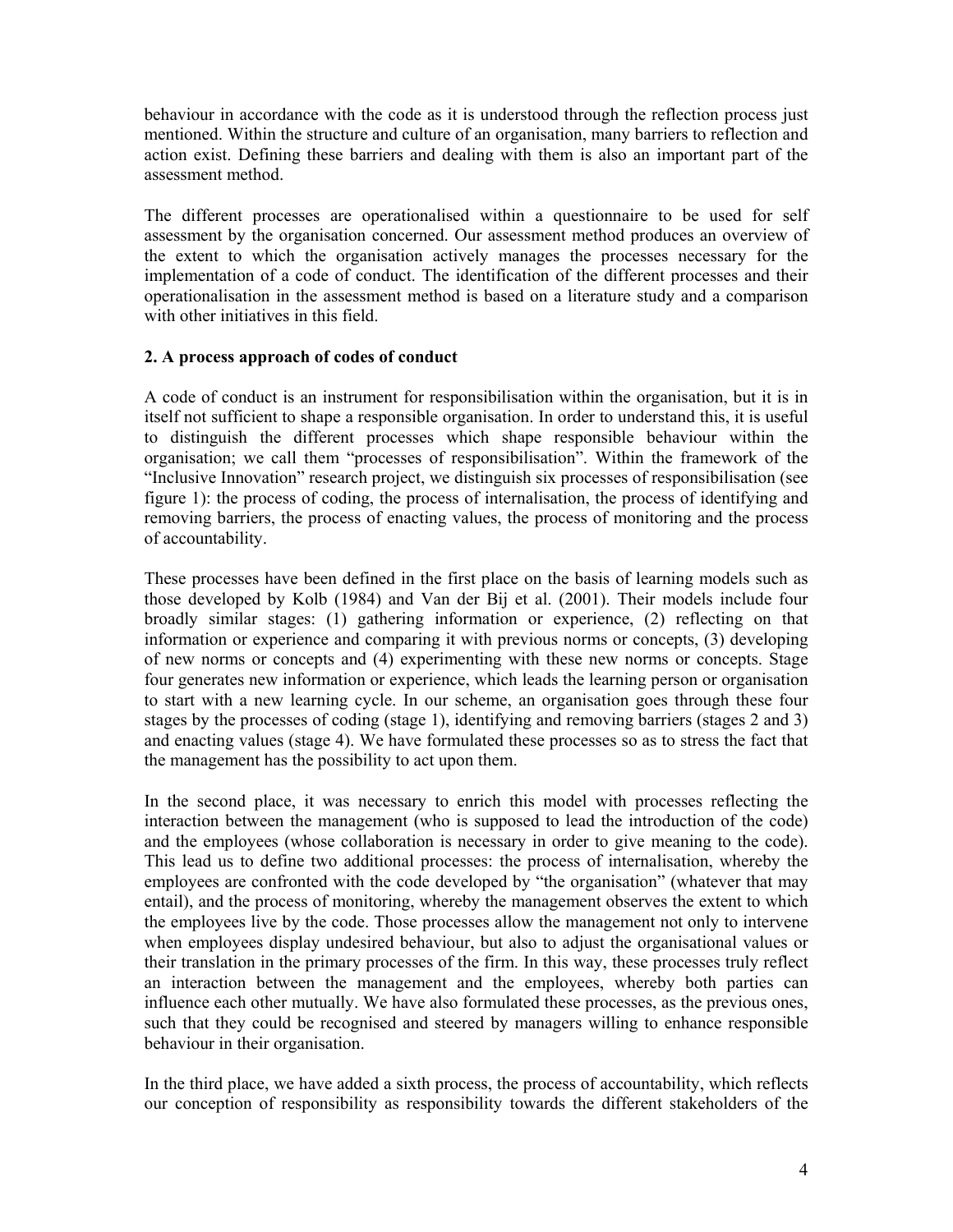firm. The public justification of behaviour should be an integral part of the conduct of business. Therefore, an assessment of responsible behaviour in the firm should not be limited to an assessment of employee and management behaviour. It must include a dialogue with the stakeholders. This dialogue is conducted not only at the coding stage, but also as part of a regular review of the firm's performance with regard to the expectations of its stakeholders.

### *Model for implementing codes of conduct*

We end up with the following sequence of processes to be gone through in order to develop responsibility. First, it is essential to determine what function a code of conduct should have. What risks or barriers exist within an organisation which obstruct responsible behaviour? Particular care needs to be taken of processes, customs or attitudes which hinder the application of certain values and norms: these are the barriers, which need to be identified and removed. Second, it is necessary to code one's values, i.e. to shape and recognize one's identity, which is expressed through a code, which includes a mission statement and a list of core values. This process of coding is done in dialogue with key stakeholders and, indeed, with the members of the organisation. Third, all the employees need to appropriate the code which defines the corporate identity. Such appropriation goes further than simply agreeing on a list of values; it entails translating the code in terms which are meaningful to the employees in their daily activities as members of the organisation. This may require an introduction to the code, dilemma training, focus groups and so on. Fourth, the employees have to enact the code. We define enactment as an integral process of responsibilisation, and not as the output of a separate responsibilisation process, in order to stress the fact that behaving according to the code is itself instrumental to further internalise the code and to refine it wherever necessary. Indeed, the fifth process (monitoring) does not only refer to controlling the application of the code and sanctioning possible deviations, but also to understand the causes of such deviations, which are likely to call for adaptations of employee behaviour as well as adaptations of the code. Sixth, the process of accountability covers the communication between the organisation and its stakeholders about the way the organisation has taken up its responsibility, whereby necessary adaptations of the code are already envisaged, which leads ultimately to a new coding round.

| <b>Processes of</b><br>responsibilisation |                                                        | <b>Key questions</b>                                                  | <b>Description of the processes</b>                                                                                                              |
|-------------------------------------------|--------------------------------------------------------|-----------------------------------------------------------------------|--------------------------------------------------------------------------------------------------------------------------------------------------|
| O                                         | The process of<br>identifying and<br>removing barriers | What hinders responsible<br>action?                                   | Activities aimed at gaining insight into the risks and<br>barriers which obstruct responsible action within the<br>organisation.                 |
| ❷                                         | The process of<br>coding                               | What does the organisation<br>stand for?                              | Activities aimed at the common translation, with the<br>stakeholders, of desirable behaviour into general border<br>standards and target values. |
| ❸                                         | The process of<br>internalisation                      | How do organisational<br>values relate to personal<br>values?         | Activities aimed at facilitating the appropriation of the<br>code by the employees and stimulating employees to act<br>responsibly.              |
| ❸                                         | The process of<br>identifying and<br>removing barriers | What hinders responsible.<br>action?                                  | Activities aimed at gaining insight into the risks and<br>barriers which obstruct responsible action within the<br>organisation.                 |
| ❹                                         | The process of<br>enacting values                      | How can I conform my<br>behaviour to organisational<br>values?        | Activities aimed at making values explicit and weighing<br>them when acting within the organisation.                                             |
| ❺                                         | The process of<br>monitoring                           | To what extent does<br>behaviour conform to<br>organisational values? | Activities aimed at determining whether behaviour<br>meshes with the code of conduct.                                                            |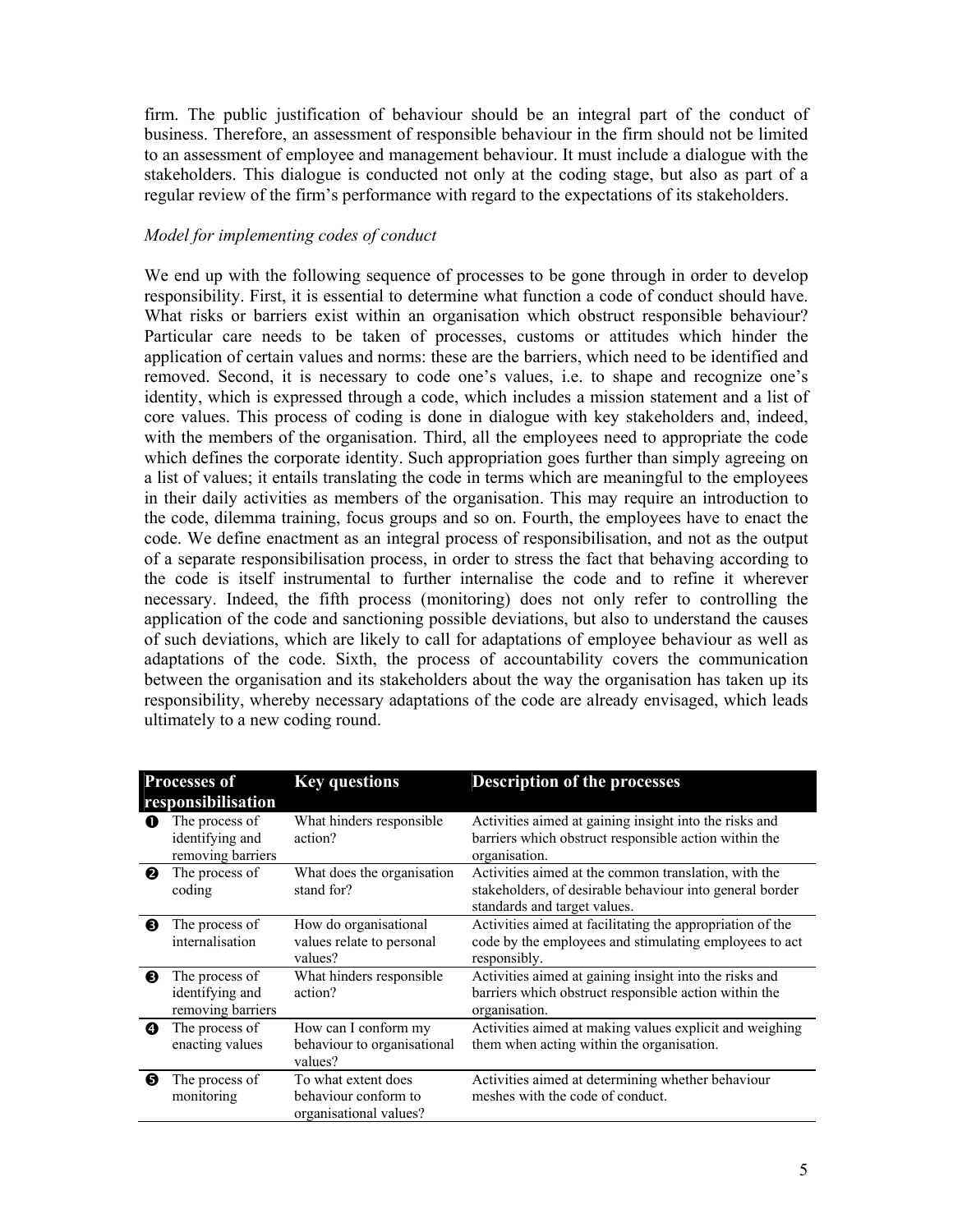| <b>6</b> The process of | How does the organisation | Activities aimed at informing stakeholders and attuning |
|-------------------------|---------------------------|---------------------------------------------------------|
| accountability          | communicate about         | mutual expectations.                                    |
|                         | responsible behaviour?    |                                                         |

### *Figure 1: Processes for the implementation of a code of conduct*

Obviously, these processes are closely connected to each other and indeed they are not strictly sequential. For instance, after a critical incident occurred, the identification of the barrier to responsible behaviour which allowed the incident to occur may lead directly to a process of coding. These processes unfold in repeating and overlapping cycles. At the same time, each of these processes separately contributes considerably to stimulating responsible behaviour. If one or several processes are not filled in, the integration of the code of conduct is at risk.

Let us note one more thing about these six processes of responsibilisation: they contribute not only to enhancing organisational responsibility, but also to enhancing the moral competence of individuals within organisations. It is obvious to us that an organisation cannot be responsible if its members are not, but we want to stress that the processes defined here do not assume a certain level of moral consciousness among the employees. On the contrary, these processes support the reflection on different responsibilities and stimulate putting reflection into action in order to become responsible members of the organisation.

# *EFQM management model*

The definition of these six processes of responsibilisation is useful to understand that a code of conduct is not in itself sufficient to shape a responsible organisation. The code, as a static document, represents only a part of the first process. In contrast, we claim that if an organisation wishes its codes of conduct to be applied and embedded in its daily procedures, it should use the code as the starting point from which to manage these six processes of responsibilisation. Further, we suggest that the EFQM model (the model defined by the European Foundation for Quality Management), which is a widely used business model in relation to total quality management, is useful to manage these six processes. The EFQM model is used as an instrument facilitating continuous improvement. In order to encourage progress with regard to responsible behaviour, it is desirable that the CSR policy would be very much in line with models such as the EFQM model.

The EFQM model was developed in the early 1980s by large multinationals with the purpose of integrating quality in organisations. Those multinationals were looking for an instrument that reflects their performance in a simple way. The EFQM management model determines, in a structured manner, the strengths and weaknesses of the organisation, those points which should be kept and those which need improvement. By using the EFQM model, an organisation can also prioritise the weaknesses that it can work on in the short run and in the long run through continuous and structural improvements. This results in working on precisely those (often small) weaknesses that will significantly improve the overall performance of the organisation (Hardjono, 1997).

The EFQM-management model distinguishes five organisational areas (so-called enablers, i.e. the resources, located in different areas, which are available to the organisation in order to improve) and four performance areas (which allow the organisation to measure its improvement on a multi-dimensional scale). The organisational areas are: leadership, strategy and policy, staff, resources, and primary processes. The appreciation of customers, the society, the staff, and the financial performance, form the performance areas. In order to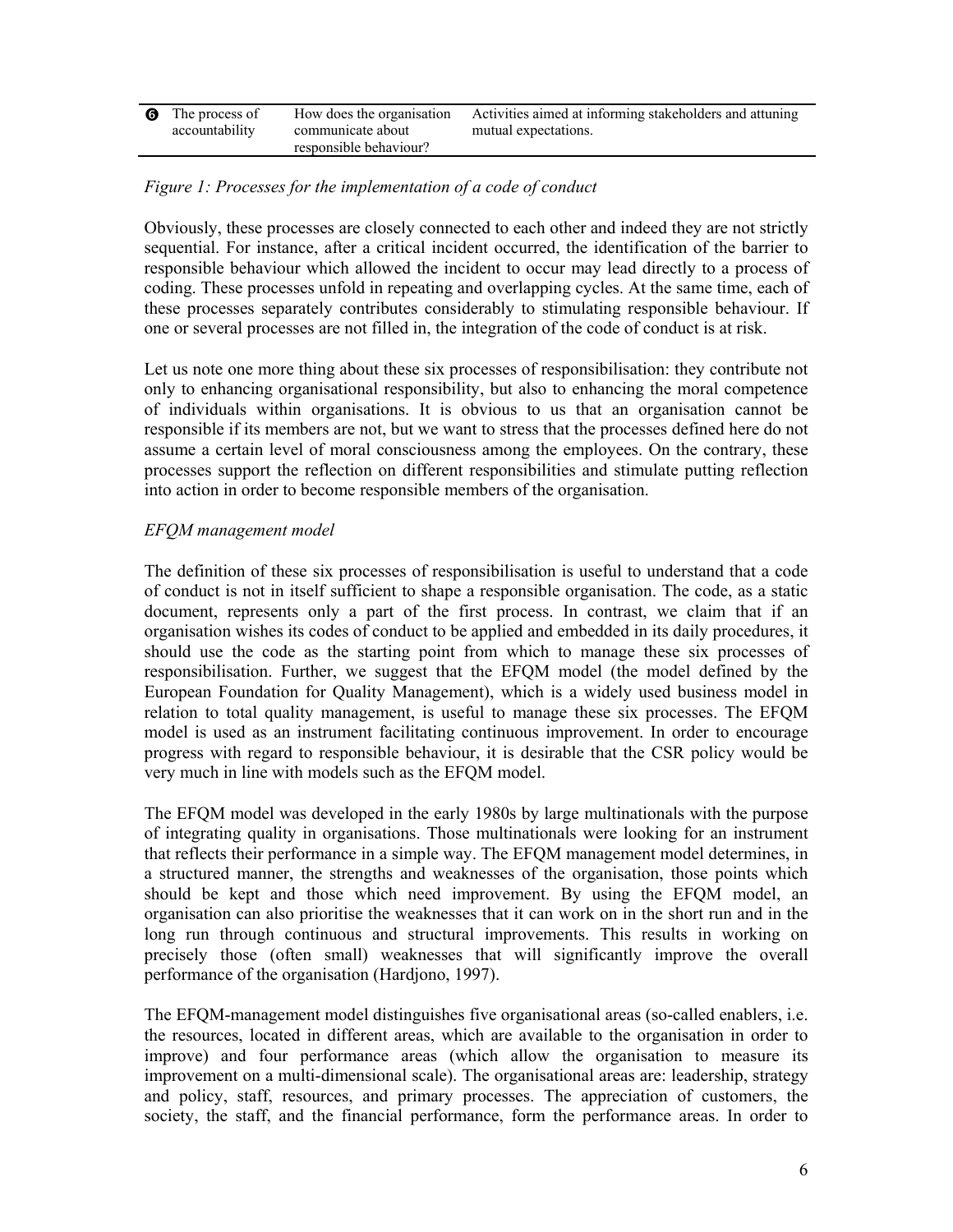strengthen the various processes of responsibilisation, an organisation needs quite naturally to build on the resources available in the five organisational areas.

# **3. The assessment method**

The assessment method aims at holding a mirror up to the faces of organisations, in which they can see the extent to which a code of conduct is being integrated in all facets of operational management. The assessment method is based on the self evaluation methodology that is also used by management systems such as the EFQM model. We may distinguish ten steps for a self evaluation, which may be roughly described as follows:

- 1. Determine the organization unit to which the evaluation pertains. If the code applies for a part of an organization, it is best to execute the self evaluation for that part, too;
- 2. Determine whether it is desirable to involve an independent process manager in the execution of the self evaluation;
- 3. Select the participants. It calls for recommendation to invite a cross-section of the organization (ideally in teams of five up to eight participants);
- 4. Plan the meeting with the expectation that the evaluation will take two to three hours;
- 5. Send a questionnaire to the participants two weeks in advance, requesting them to assign points to the indicators based on their own impression
- 6. Gather the individual scores one week in advance in order that the process manager can prepare the meeting by analysing the results
- 7. Discuss during the meeting the results of the individual scores (relevant indicators) and whether indicators which are not fully met deserve priority in future actions plans
- 8. Formulate a plan of approach based on the established priorities.
- 9. Process the scoring into an analysis of the current situation (an example of this analysis is included in figure 2 and 3).
- *10.* Communicate the results to all the persons involved and monitor the progress of the action plan.



Analysis of the six processes of responsibilisation based on a self evaluation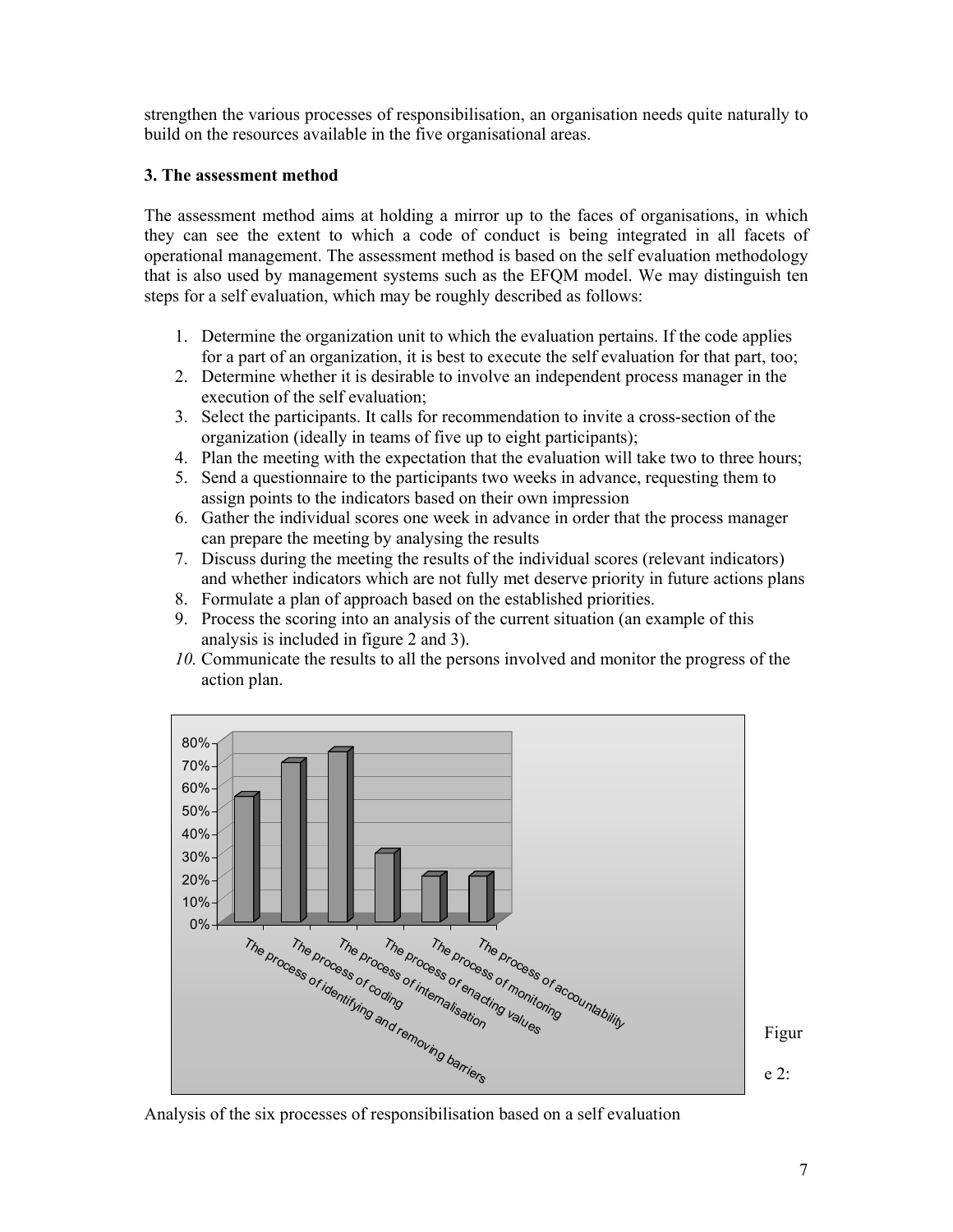

*Figure 3: Analysis of the organisational areas based on a self evaluation* 

Organisational self-assessments based on this methodology can serve various purposes:

- Random picture: To what extent has an organisation taken action to improve its track record in the various fields? In the context of the self-assessment of the integration of a code a conduct in the organisation, the focus lies on the extent to which the organisation has taken action to facilitate the six processes of responsibilisation identified in section 2.
- Action plan: Which activities deserve priority? The method for self evaluation suggested in this paper can be used to determine in consultation with the employees involved which actions deserve priority in order to further stimulate the implementation of the code of conduct.

Though the organisations that are looking for ways to stimulate responsibility and adherence to the code of conduct which they have formulated are an obvious target group for such selfassessments, the assessment method can be used by other stakeholders or at the level of an industry.

- The assessment method can be used by stakeholders, such as the social partners, who wish to know to what extent an organisation attends to its code of conduct. Depending on the results of the assessment method, confidence that the organisation concerned actually stands by the values and responsibilities that are written in the code may or may not arise.
- Various industry associations have formulated a code that applies to all their affiliated members in order to stimulate a level playing field of responsible action within the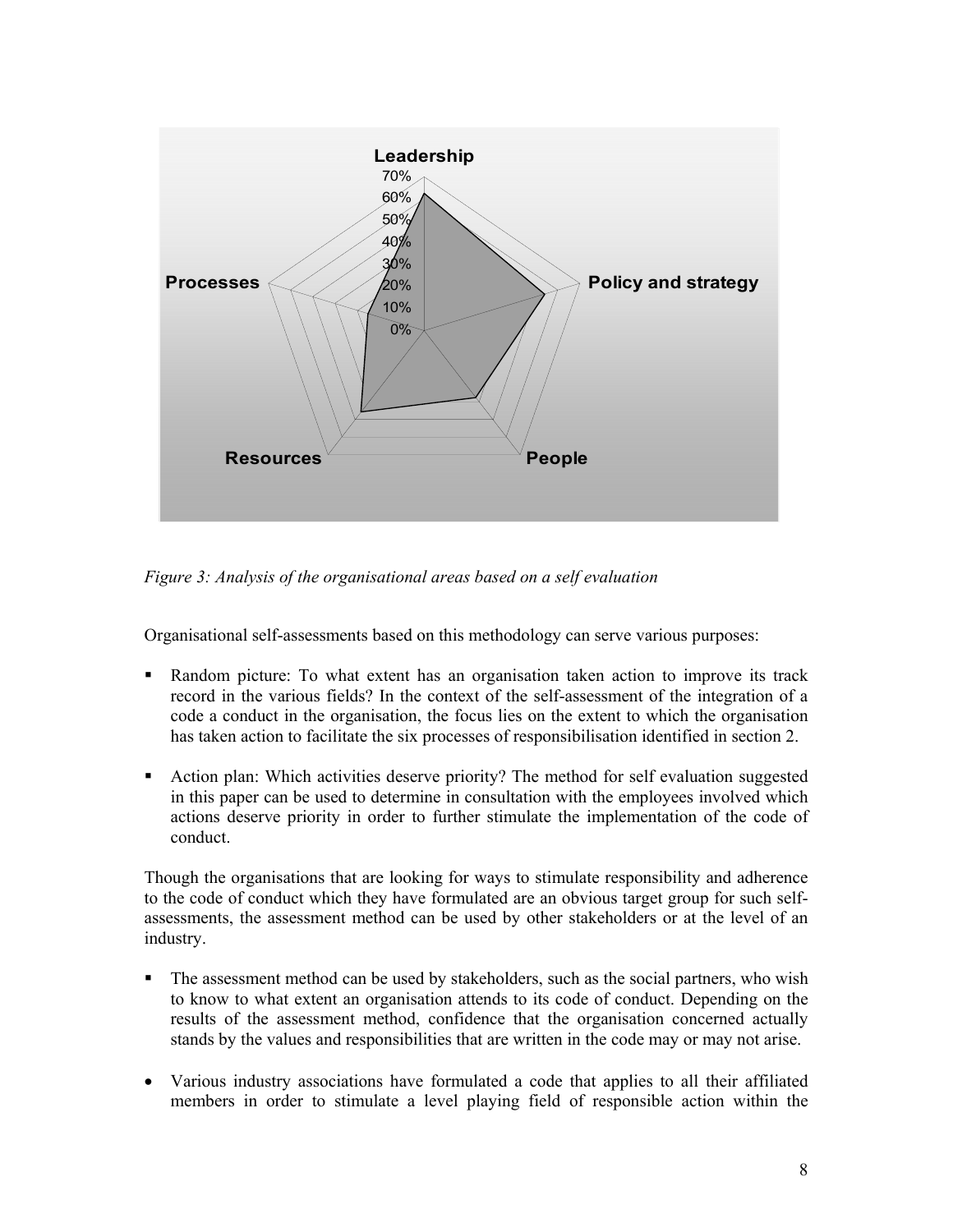industry. The assessment method yields a coherent survey of the actions that can and sometimes must be executed to stimulate acting in accordance with the code.

#### *Indicators*

We have developed a list of items which fits into the assessment method described above (see in particular steps 5 to 7). In line with the theory outlined in section 2, we have developed a systematic testing framework consisting of 2 indicators of the extent to which one of the six process of responsibilisation is embedded in one of the five organisational areas defined by the EFQM model. This resulted in a 5 rows by 6 columns matrix of 30 boxes, each containing two items. The items were designed on the basis of a survey of the relevant literature (ILO conventions, ISO certificates, SA8000 social accountability label and AA1000 social audit methodology) and on the basis of an analysis of best practice organisations. Care was taken to avoid overlap and to formulate indicators which correspond to concrete actions in order to provide immediate guidance about possible improvements. It is not possible to reproduce all indicators here (they are available from the authors on request) but in order to give the reader a flavour of the assessment method, we reproduce some of them in the two following figures. Figure 4 shows the indicators measuring the extent to which the six processes of responsibilisation can be integrated within the organisational area of "primary processes". Figure 5 shows the indicators measuring the extent to which the process of internalisation (the second of the six processes of responsibilisation) is integrated within the five organisational areas.

| <b>Processes of</b><br>responsibilisation |                                                     | <b>Indicator</b>                                                                                                           |
|-------------------------------------------|-----------------------------------------------------|----------------------------------------------------------------------------------------------------------------------------|
|                                           | The process of identifying<br>and removing barriers | Incidents and dilemmas are being consistently registered and<br>categorised.                                               |
| ค                                         | The process of coding                               | The code is being written from concrete dilemma's which occur in<br>daily business practice.                               |
| €                                         | The process of<br>internalisation                   | The code contains indications which refer directly to the activities<br>of the employees.                                  |
| A                                         | The process of enacting<br>values                   | There are short feedback loops so that employees are quickly<br>informed whether or not they behave according to the code. |
| G                                         | The process of monitoring                           | Internal process risks are being registered and monitored whenever<br>possible.                                            |
| G                                         | The process of<br>accountability                    | Exemplary projects are transparently and widely communicated<br>within the organization.                                   |

*Figure 4: Indicators of embeddedness in the area of processes (examples)* 

| <b>Organisational</b> |                     | Indicator                                                                                                                                    |  |
|-----------------------|---------------------|----------------------------------------------------------------------------------------------------------------------------------------------|--|
| area                  |                     |                                                                                                                                              |  |
|                       | Leadership          | In his words and actions the managing director consequently<br>indicates what are the important values within the operational<br>management. |  |
|                       | Policy and strategy | The strategic policy of the organization indicates the long-<br>term importance of the code of conduct.                                      |  |
|                       | People              | The code serves as a framework for formal and informal<br>functioning and appraisal interviews.                                              |  |
|                       | Resources           | The organization is prepared to concede to financial results if<br>the code demands it.                                                      |  |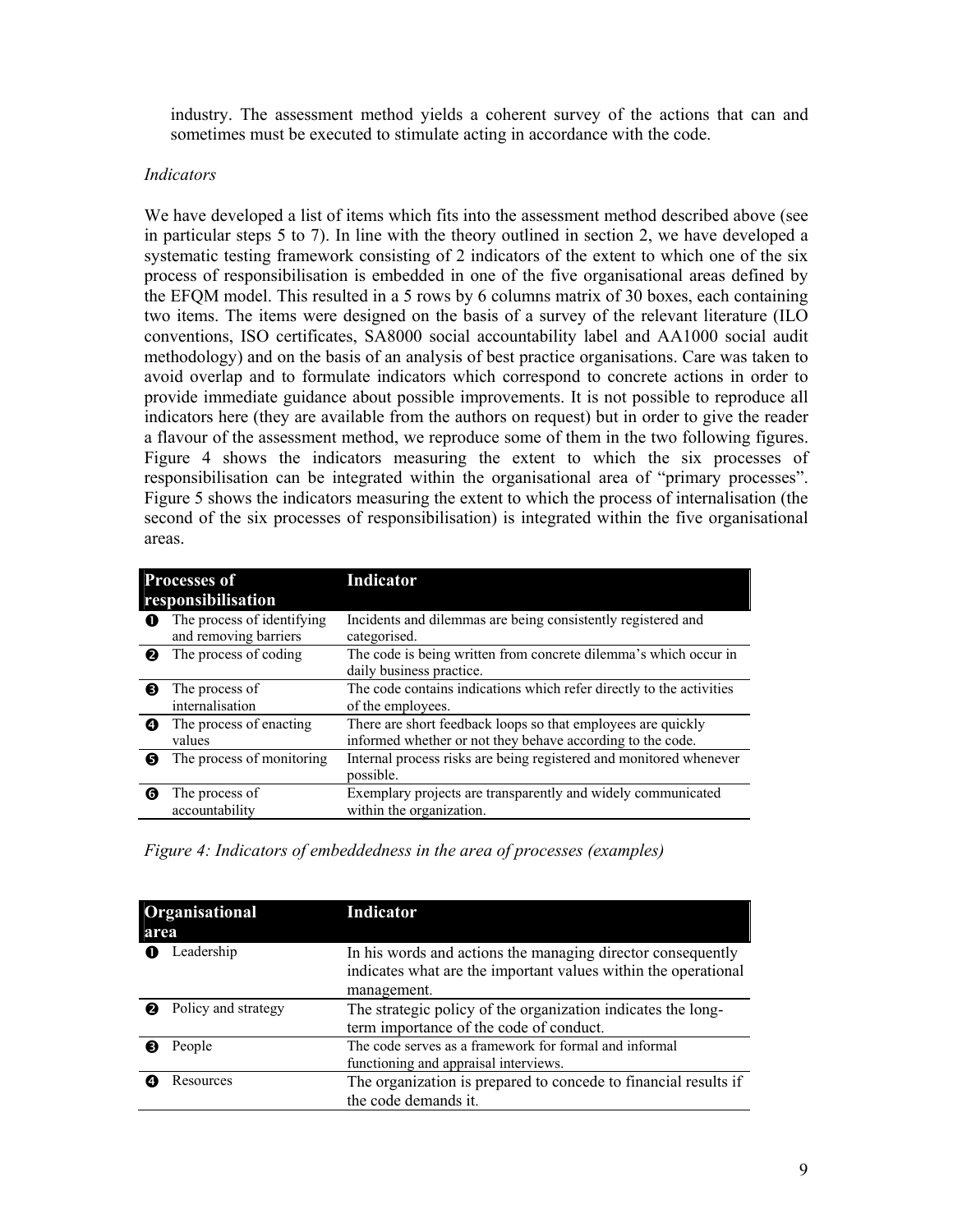| <b>O</b> Processes | The organization has made a risk inventory to discover |  |
|--------------------|--------------------------------------------------------|--|
|                    | bottlenecks concerning (ir) responsible behavior.      |  |

*Figure 5: Indicators of the internalisation processes (examples)* 

### **4. Case study: self-assessment of the municipality of Amsterdam**

We have conducted four case studies in order to test the practicality of the instrument. These case-studies were conducted within "best-practice" organisations which have codes of ethics and which have taken steps to embed these codes. The notion of "best practice" relates to the criterion that the organisation should be frontrunners in their sector on the topic of implementing a code of conduct. Furthermore, the goal of the case studies is to test and improve the functionality of the assessment method. Therefore it is valuable to select organisations which are divergent on factors like multinationals versus medium-sized companies and profit versus not for profit organisations.

In these case-studies, the assessment method has been used as a self-evaluation instrument. The self-evaluations performed by the four organisations were helpful for the organisations themselves, as a method to identify areas of improvement. They also helped the authors to ameliorate the assessment method itself, by showing some of its strengths and weaknesses. In this section, we will describe briefly, and then discuss one case-study in order to illustrate some strengths, weaknesses and ambiguities of our method.

We have conducted the four case-studies at the municipality of Amsterdam, Shell Group, Siemens Netherlands and SBI (a medium-sized Dutch training and consultancy organisation). We will report here the first case-study, which was performed at the municipality of Amsterdam. Though on the first glance this case might seem relatively distant from mainstream for-profit organisations, the implementation of its code of ethics posed very relevant and interesting challenges to the leadership of the municipality.

# *The code of the municipality sets unique standards to be applied in diverse settings*

Over 22.000 employees work for the municipality of Amsterdam, in fourteen city boroughs and about forty departments which operate on widely varied domains and relatively independently from each other. Each head of department and each district officer is responsible for implementing the integrity policy in his or her department or district and several departments have their own codes. The municipality developed a code for the entire organisation in order to support the integrity of the employees of the municipality (i.e. civil servants)<sup>1</sup>. This code contains a set of rules which specify clearly which behaviour is acceptable and which is not. The code was officially communicated to all employees in January of 2002. With the introduction of its code of conduct, the municipality explicitly expressed its intention to clarify the legitimate expectations of the stakeholders, mainly the wider public and the civil servants. This clarification implies an harmonisation of the procedures and values adopted by the various departments. As a consequence, the code contains basic values and guidelines which should prevail throughout the municipal services. Clear guidelines contribute to protect the interests of the public, but also the managers and the

l

 $1$  This code is developed by the Municipality of Amsterdam and communicated in 2002. See also www.gemeenteamsterdam.nl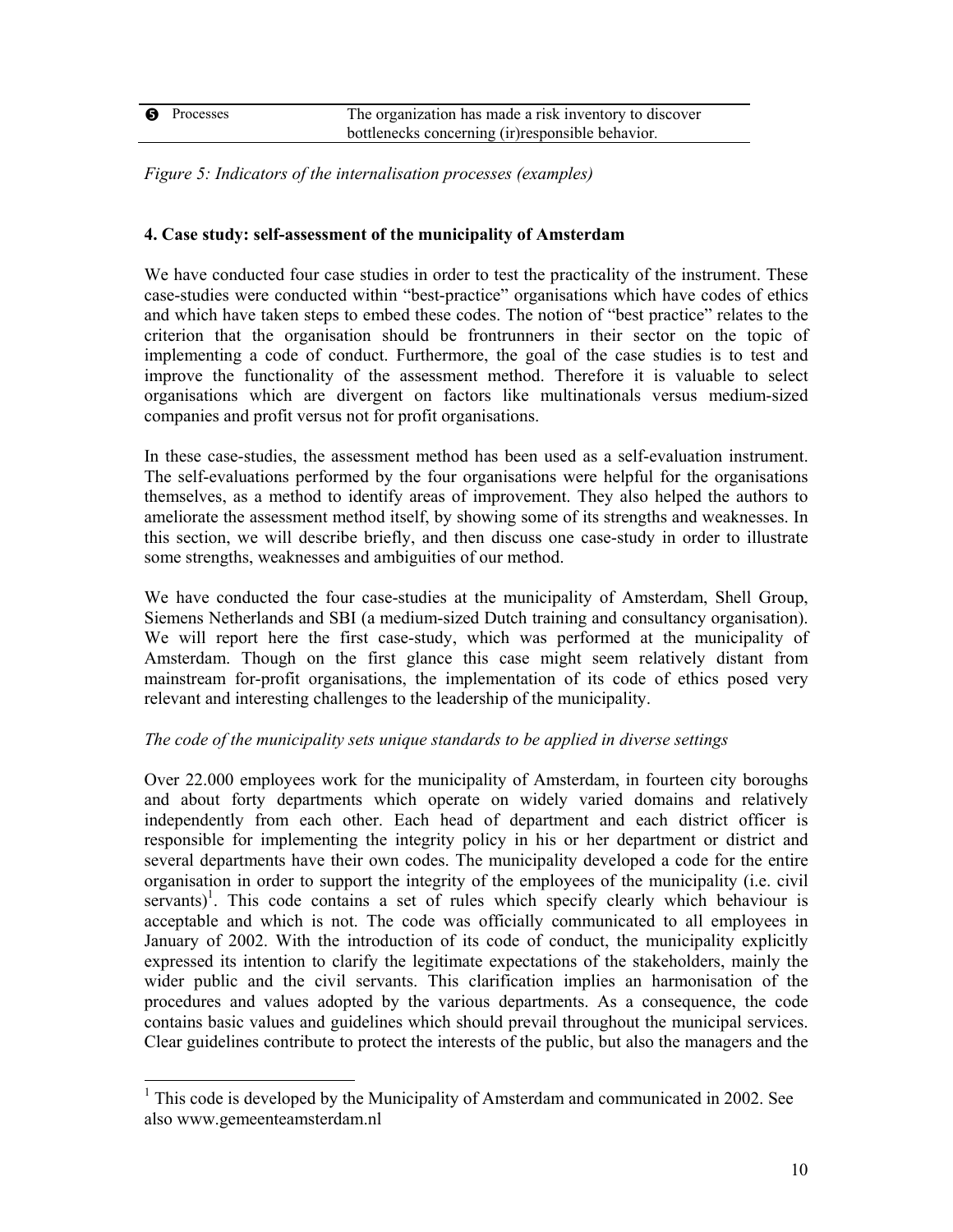employees of the municipality. The departments which had their own code needed to adapt those to meet the standards set by the overarching code of the municipality.

# *The code of the municipality is part of a wider integrity policy*

The municipality of Amsterdam decided to develop a code of conduct in 1998, after a series of fraud and corruption incidents which had been widely publicised in the media (Gemeente Amsterdam, 2000). The code is one element of the integrity policy of the municipality, which aims primarily at preventing future occurrences of fraud and corruption, and stimulating adequate behaviour when the civil servants face such cases. The code is but one element of that integrity policy, which includes in addition mandatory self-assessments by each department and each district of the municipality (these self-assessments are conducted according to a methodology developed by the national Security Office) and independent risk audits.

As the mandatory self-assessments lead to the conclusion that the integrity policy needed improvement in virtually all departments and districts, a Bureau of Integrity (BI) was set up in 2001 with the task to facilitate the implementation of the code in the various departments of the municipality. The Bureau of Integrity has a support function and employs (*anno* 2002) fifteen employees with complementary expertises: researchers, legal and forensic experts, auditors, communication specialists and trainers. The Bureau of Integrity offers all departments a number of activities and methodological instruments to support integrity. These instruments include:

- **PEDECISE 1** preventive analysis of the activities which generate risks of breach of integrity;<sup>2</sup>
- $\blacksquare$  internal audit of the quality of the organisation of the integrity policy;
- advice about the improvement of procedures and rules with regard to integrity (e.g. consultation procedures in the works council, appraisal interviews, functioning interviews and personal development);
- activities aiming at relating the integrity policy to the Planning and Control cycles;
- training employees about integrity and professional responsibility;
- facilitation of strategy conferences in which departments define their integrity policy;
- legal advice about the integrity policy of the municipality
- advice about disciplinary sanctions, disputes and appeals against the integrity policy;
- an integrity help desk (internal whistle blowing procedure) in order to report any incident when communication with the direct supervisor is not effective;

# *Output of the self-evaluation*

l

In order to test the method of Inclusive Innovation we had a self-evaluation with managers of different departments and city boroughs. We selected especially managers who contributed actively to the implementation of codes of conduct. Therefore the outcomes are not representative for the whole municipality of Amsterdam. The main goals of the selfevaluation were to test the model and to exchange experience, to identify their respective strengths and weaknesses and to select priority areas for further improvement.

The exchange of experiences was perceived as an important added value of the evaluation session. The self evaluation also showed that the different departments chose many different

 $2^2$  The Bureau of Integrity of Amsterdam developed a quick scan based on twelve factors related to breaches of integrity.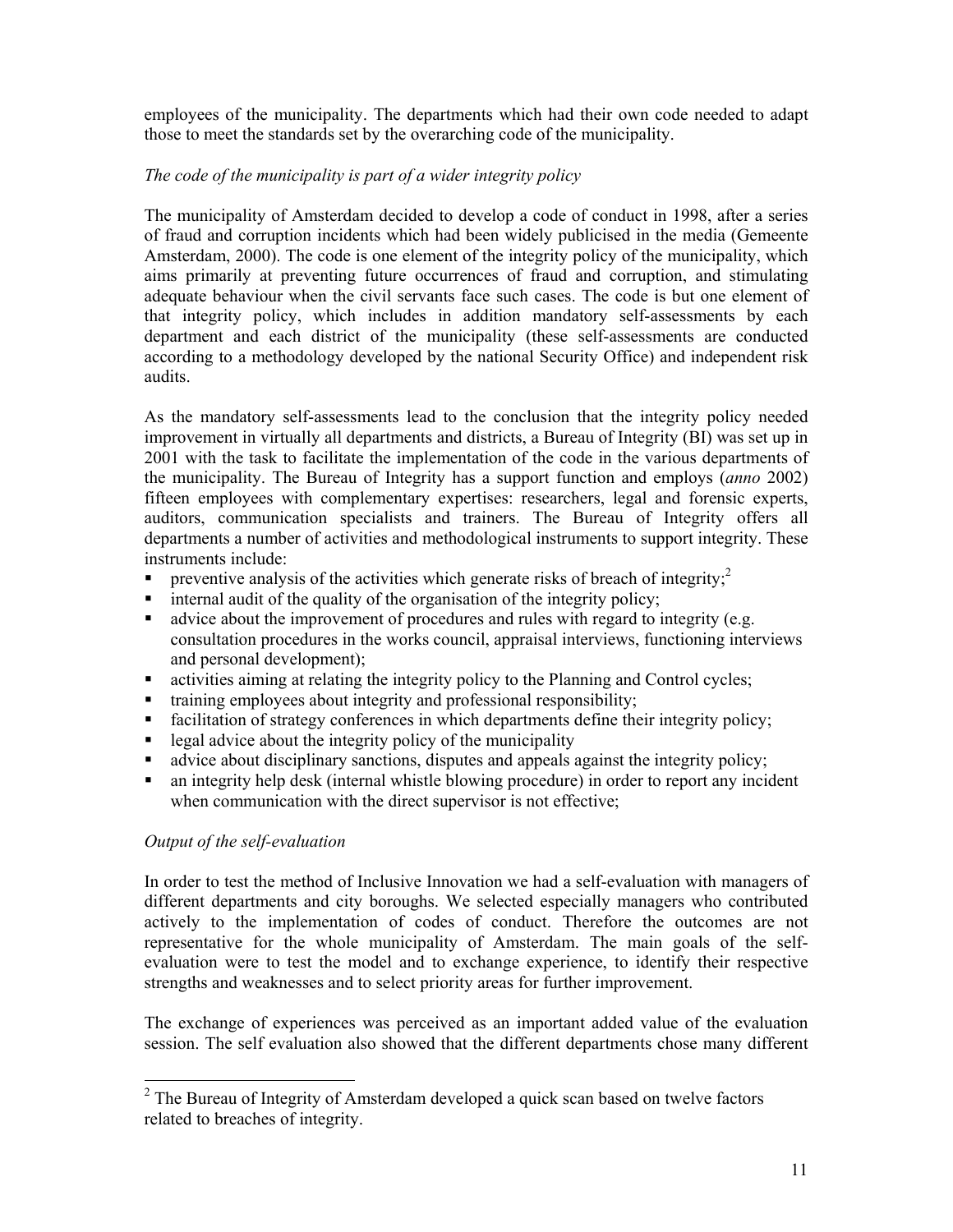approaches for implementing the common code of the municipality. The endeavours of the Bureau of Integrity are expected to lead to more uniform approaches in the various departments in the future (the Bureau of Integrity has been set up only recently).

The self-evaluation also showed that, overall, some processes of responsibilisation receive clearly more attention than others. For instance, the process of internalisation appears to receive a lot of attention. Indeed, the management of the municipality acknowledges that most employees do hardly ever read the code. In order to transform the code into a living document, they need to literally bring it to life. One department achieved that by inviting theatre actors to organise a performance about the code. The employees of another department do not receive the code by post but receive it, together with a short introduction to the code by their superior, during their first appraisal interview in order to stress its importance. In addition, the municipality summarised the key points of the code on a "smart card" which is distributed to all contractors and temporary employees.

On the contrary, the process of enacting the code appears to be relatively underdeveloped. The self-evaluation allowed the participants to point at some weaknesses of the integrity policy which barred the way to effective enactment of the code. Though the municipality intended to translate the principles set out in the code in clear guidelines, some of those guidelines send contradicting messages to the employees. For instance, as corruption is a key issue in the civil service, it was decided that the employees could accept no gift whatsoever. However, the code makes one exception: because of practical reasons the members of the municipal executive are allowed to accept gifts which do not exceed 45 euros. Though gifts of such a magnitude obviously do not jeopardize the integrity of the executive members, this exception to the "no gift" rule is perceived by some employees as tolerance with people who circumvent the rules, provided they are powerful enough. This can result in a cynical attitude also towards other efforts to support integrity in the organisation. To prevent this some departments and city boroughs decided to erase the exception to the "no gift" rule out of their own code of conduct.

Similarly, the self-evaluation shows that the processes of responsibilisation are better integrated in some organisational areas, e.g. the area of leadership, than others, e.g. the area of primary processes. This outcome was no surprise for the participants of the self-evaluation. Presently, a lot of attention is paid to the exemplary role of managers in stimulating responsible behaviour. Also the start of the Bureau of Integrity is an outcome of several years of policy making about stimulating responsible behaviour within the municipality of Amsterdam. One of the participants nuances the relative poor outcomes on the primary processes. When you look at it from a general point of view the processes are quite well aligned with the code of conduct. But when you make a detailed analysis, like several departments did during the last year, you'll find many points for improvement. The outcome of this is that the awareness of these points for improvement first results in a lower evaluation. More generally, the scores of the self-evaluation are not only related to objective findings but also to the awareness about these findings.

#### **5. Reflections on the assessment method**

The four case-studies, of which one has been summarised in the previous section, provided interesting insights about the assessment method itself.

First, the organisations which present themselves to customers as responsible organisations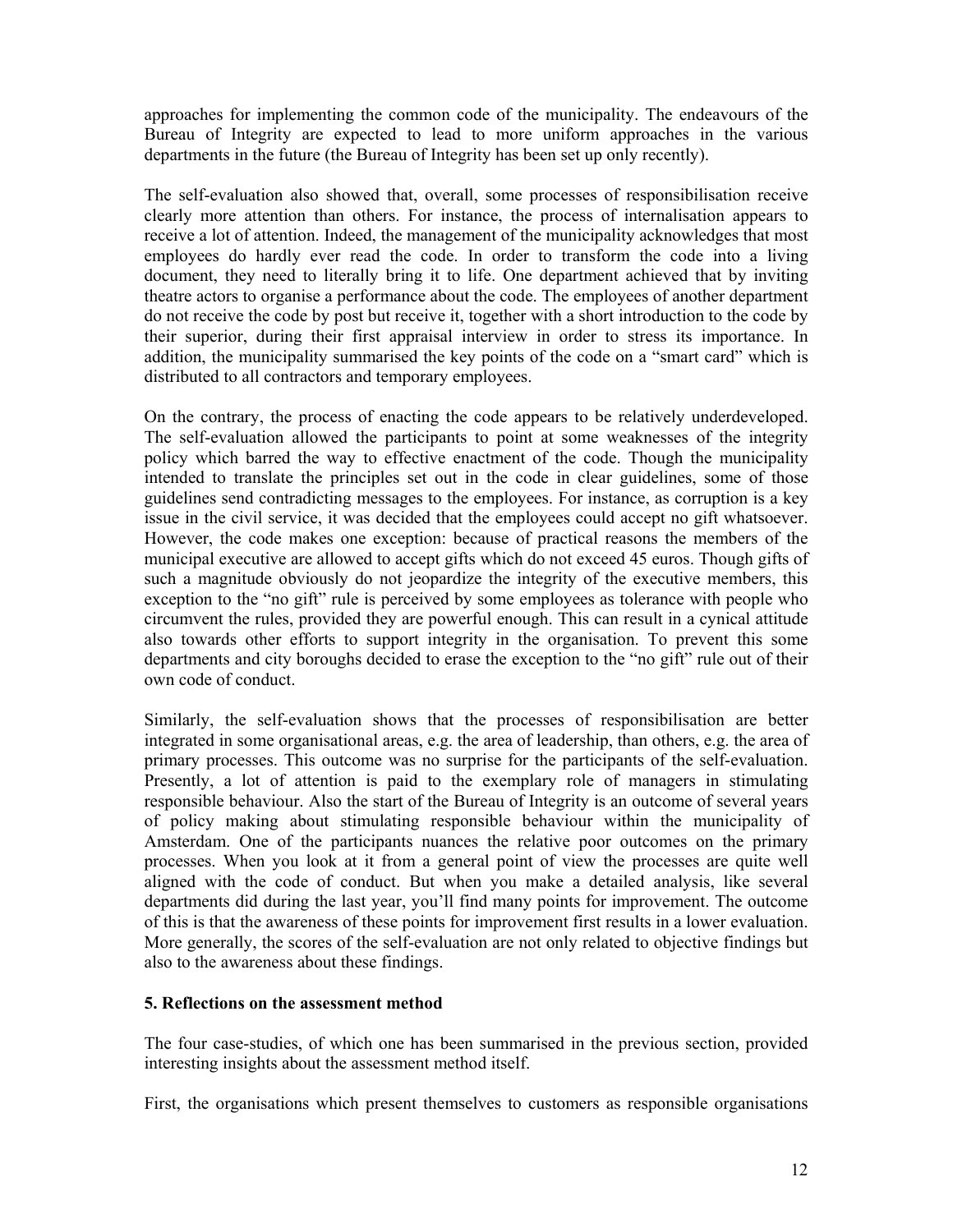generate an irreversible process because their customers will expect employees to account for their actions. This implies that each employee should be trained and equipped in order to enact the code. Efforts to integrate the code of conduct are more efficient when the code is made congruent with management systems such as the quality management system of the organisation. As the expectations of the stakeholders continue to shift over time, it is also necessary that efforts to integrate the code would be continuous.

Second, several respondents insisted that the identification of critical activities which are performed in the various departments is very useful as a point of departure for embedding the code, because barriers for ethical behaviour often provide the stimuli for individual employees to think about integrity issues. Insight in concrete dilemma situations makes it easier to discuss relevant integrity-supporting measures. Moreover, an integrity policy is often introduced by the management as a reaction to unethical behaviour, which is caused or facilitated by such barriers. The fear that new incidents would occur often drives efforts to embed the code. Examples of such barriers, named by the employees of the municipality of Amsterdam, are cynical attitudes, wrong behaviour by people who occupy exemplary functions, conflicts of interests and the concentration of various functions within a single person.

Third, it is necessary to articulate both individual behaviour and collective performance in the code of conduct, because a responsible organisation is more than a collection of responsible individuals. Only when a code specifies how the aggregated contributions of individual employees contribute to collective results, even on a sectoral or societal level, will the code adequately stimulate responsible behaviour. Examples of such aggregated contributions are the impact of relatively small bribes on the functioning of a society or the connectedness within a chain of commerce (for example the textile industry) were problems like child labour and poor working conditions can only be solved by a cooperation between all the participants.

Fourth, one of the organisations which took part in the case-studies scored lower on the bottom-up process indicators. The respondents claimed that it was a conscious choice within their organisation to focus on top-down indicators because some guidelines for individual behaviour, e.g. in the case of bribing, should be set top-down so that everyone would know what the organisation stands for. Though this approach may be justified on pragmatic or other grounds in specific cases, it should not be the case that *all* the principles contained in the code of conduct would be developed in this way. At least, the employees should be allowed to participate in regular revisions of the code in order to enhance the fit between the code and their practical experience.

Fifth, the link between the code of conduct and its implementation on the one hand, and the organisational structure on the other hand, is not addressed in this paper. It is certainly the case that organisations which are structured as typical informal adhocracies or machine bureaucracies, of which no one is *a priori* the better choice, should adopt different ways to embed responsible behaviour within their structures. This paper presented a first general attempt to measure the embeddedness of a code of conduct by measuring its integration within the quality systems of an organisation. Further research may be necessary to refine this instrument to fit different types of organisations.

# **6. Conclusion**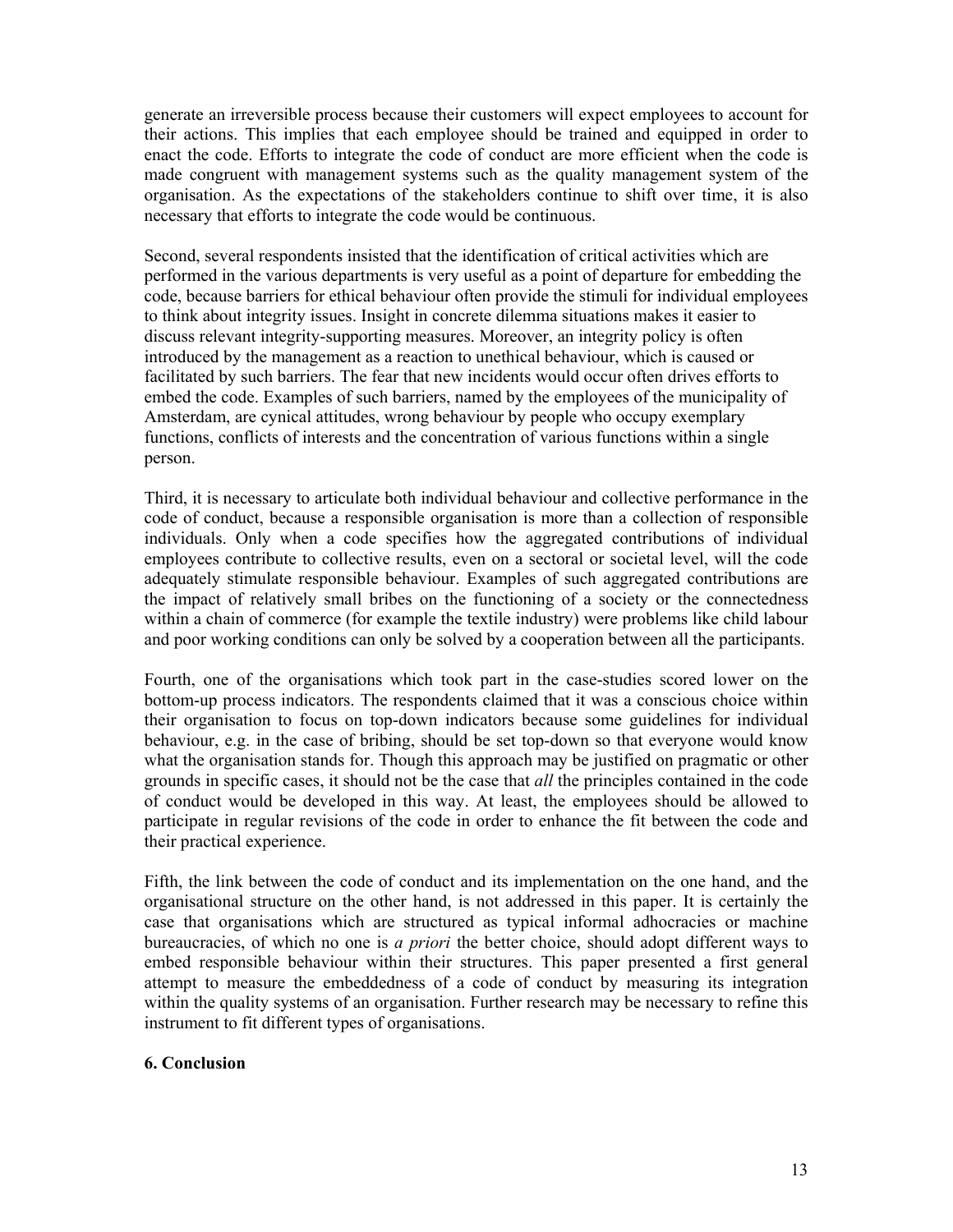In the process of setting out the structure and starting points of this research project several choices were made about what could and what could not be achieved with this project. Some conclusions can be drawn about the results presented in this paper, in the light of those choices.

A first conclusion focuses on the indicators developed within this project. According to the different participants in the best practice case studies, these indicators form a coherent and comprehensive set to measure to what extent a code of conduct is embedded within a company. For this it turned out to be essential to take on a process approach. Stimulating corporate social responsibility and embedding a code of conduct is always a dynamic process that should go on for years. Within this project the overall process of embedding a code of conduct is split into six different processes. This differentiation proved to stimulate reflection about the strengths and weaknesses of an organisation on managing corporate social responsibility.

A second conclusion turns to the necessity of such an assessment method. The limited number of cases proved sufficient to show that the method can be used for different purposes. When an organisation has a code of conduct the assessment method results in an overview of what kind of actions were already taken and what actions would be valuable additions for the coming year(s). When different parts of an organisation have their own codes, the assessment method can stimulate exchange of experiences about the implementation of a code of conduct. We have concentrated on codes of conduct as a means for stimulating corporate social responsibility. This choice implies that the assessment method is only valuable for companies who already have a code or are developing a code. At present, this means that only a select group of frontrunners can use our method, because many organisations do not work with official codes of conduct.

In addition to those comments about our findings, we can formulate the following remarks about the choices we have made. A first remark concerns the focus on codes of conduct. On the one hand, this focus relates to the empirical observation that codes of conduct are currently the most widely used instrument to manage corporate social responsibility. On the other hand, this focus on official codes ignores the fact that many companies who are known to be socially responsible do not have a code of conduct. In those organisations, social responsibility is considered and addressed as part of the overall culture. Of course, a code of conduct can contribute to such a culture but we should not forget that there are other ways to stimulate corporate social responsibility.

A second remark concerns the focus on the actions management can take to stimulate corporate social responsibility. Many case studies show that commitment from top management is important, though external pressure functioned as an important precondition and driving force. External pressure has to be exerted by stakeholders, for example customers taking responsibility in their shopping behaviour, politicians threatening with legislation or lobby groups organising media campaigns. The focus on managerial action leaves out this important external aspect. Future research could focus on possibilities to include this external view within the assessment method we have developed.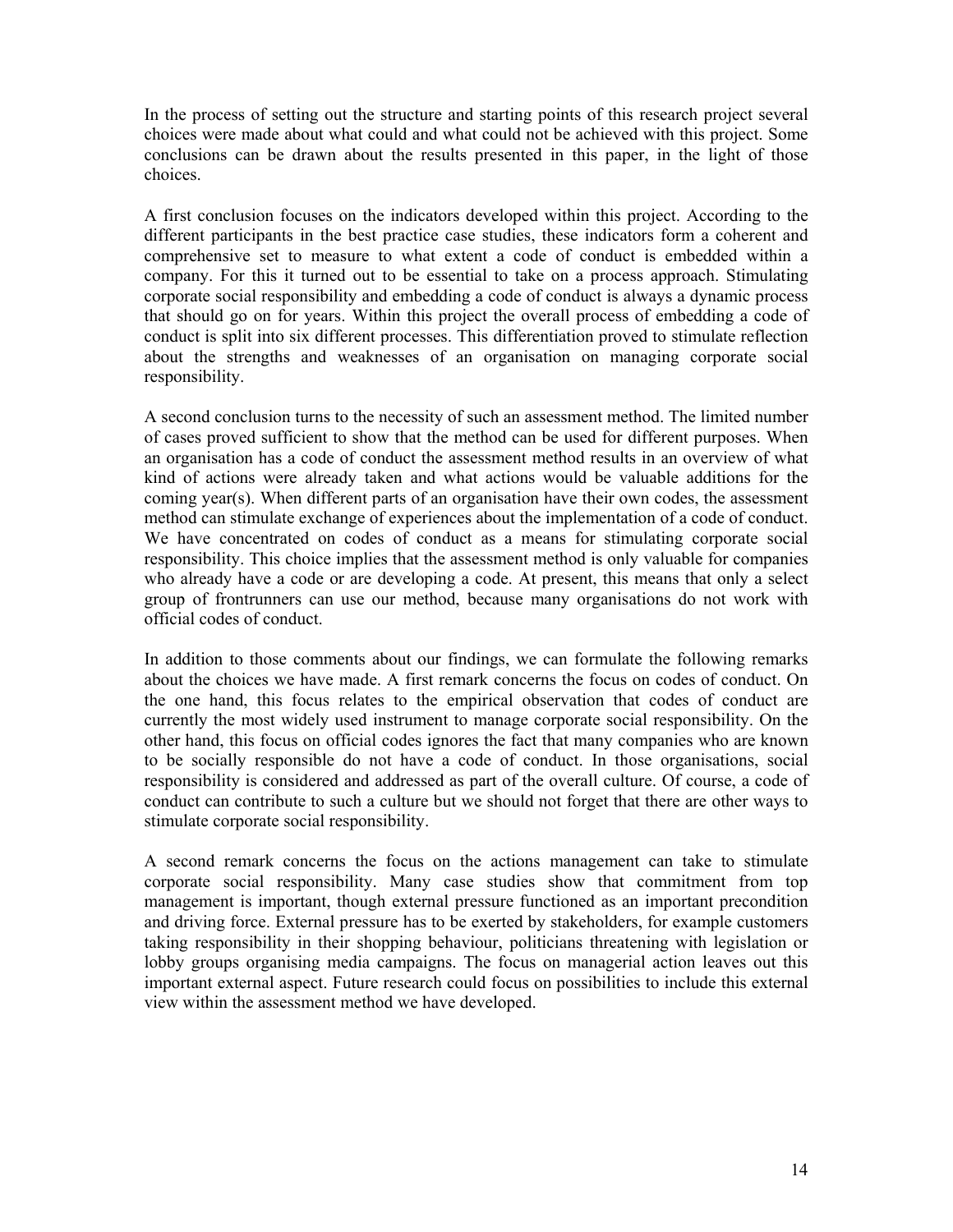### **Acknowledgements**

This article is based on joint work by the authors as well as Rob van Tilburg (DHV, The Netherlands), Prof. Luc Bouckaert (Catholic University of Leuven, Centre for Economics and Ethics) and Dirk Ameel (Eurocadres) within the context of the research project « Inclusive Innovation ». The authors gratefully acknowledge the financial support of the European Union (under Budget Heading B3-4000 Industrial relations and social dialogue) and Shell, Océ, SBI, municipality of Amsterdam and Q-Consult who made this research project possible.

# **Literature**

- Donaldson, T.: 1995, 'The Stakeholder Theory of the Corporation: Concepts, Evidence and Implications', *The Academy of Management Review* **20**(1), 65-91.
- Fisscher, O. A. M., A. H. J. Nijhof, A. T. Laan and W. Schreuder: 2001, 'De verantwoordelijke firma, over een nieuwe fase in de ontwikkeling van de industrie', *Management en Organisatie* **55**(2), 58-75.
- Gemeente Amsterdam: 2000, *Stedelijk eindrapport project "Correct .... of corrupt?", Meer weerbaar*, Concern personeel en organisatie, bureau integriteit, 1-48
- Goodpaster, K. E.: 1989, 'Ethical Imperatives and Corporate Leadership', In K. Andrews (ed.) *Ethics in practice; Managing the Moral Corporation* (Boston, Harvard Business School Press), 155-167.
- Hardjono, T. W.: 1997, *The European Way to Excellence, How 35 European manufacturing, public and service organisations make use of quality management* (Directorate-General III Industry, European Commission).
- Melé, D., E. Garriga and M. Guillén: 2000, 'Corporate Ethics Policies in the 500 largest companies in Spain', Working Paper 00/4bis (IESE Publishing, Barcelona).
- Kaptein, S. P., H. K. Klamer and J. C. J. ter Linden: 2000, *De integere organisatie; het nut van een bedrijfscode* (Vereniging NCW, Den Haag).
- Kolb, D. A.: 1984, *Experiential learning: experience as the source of learning and development* (Prentice Hall, Englewood Cliffs).
- Mathews Cash, M.: 1987, 'Codes of ethics; organizational behaviour and misbehaviour', *Research in Corporate Social Performance and Policy* **9**, 107-130.
- McDonald, G. and A. H. J. Nijhof: 1999, 'Beyond codes of ethics: an integrated framework for stimulating morally responsible behaviour in organisations', *Leadership & Organisations Development Journal* **20**(3), 133-146.
- N.B.E.S.: 2000, *National Business Ethics Survey, Research Report* (Ethics Resource Center, Washington D.C.).
- SER: 2001, *De winst van waarden* (Sociaal Economische Raad, Den Haag).
- Van der Bij, H. et al.: 2001, *Kwaliteitsmanagement in beweging, van blauwdruk naar contingenties en dynamiek* (Kluwer, Deventer).
- Weller, S.: 1988, 'The effectiveness of corporate codes of ethics', *Journal of Business Ethics* **7**(5), 389-395.